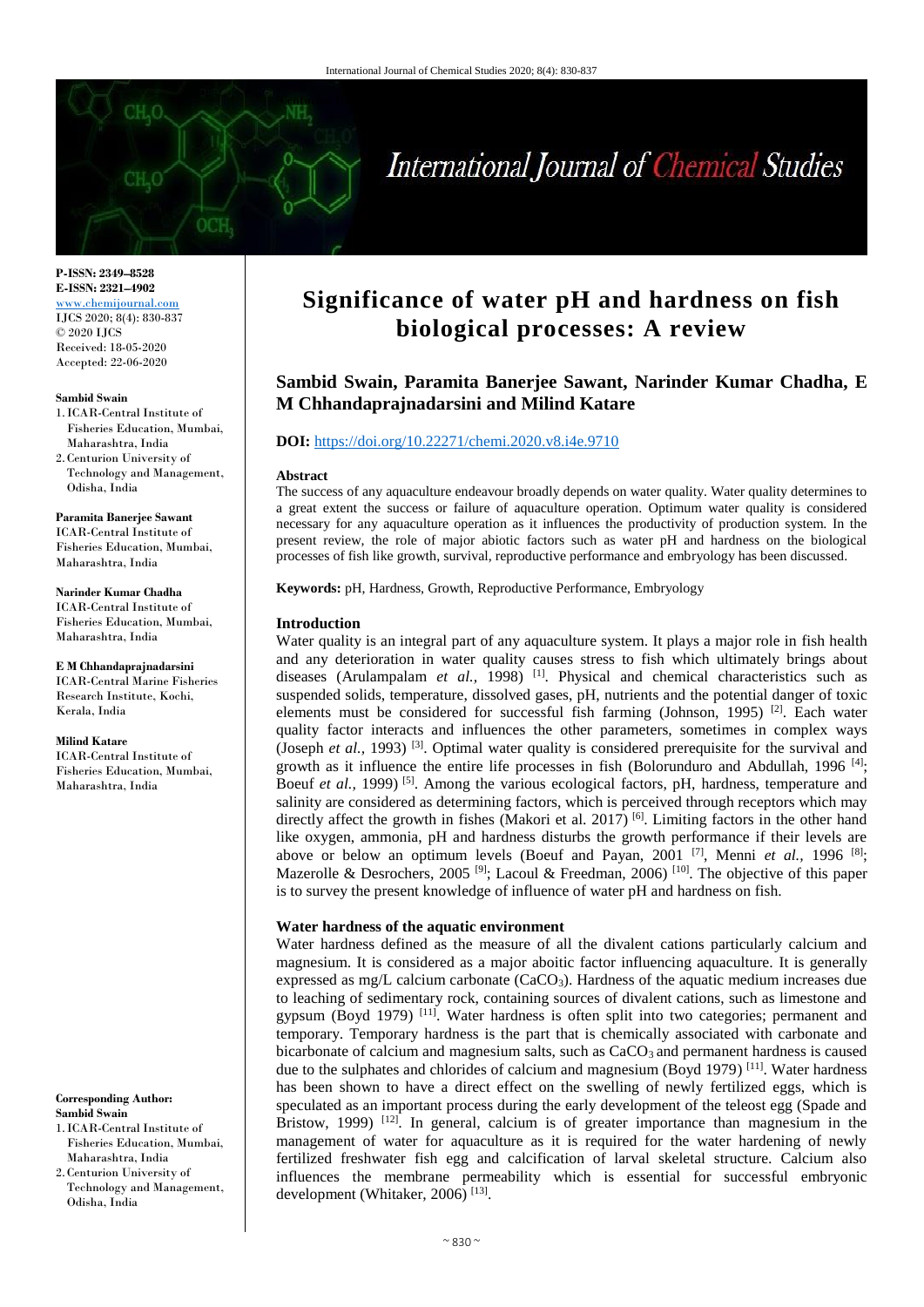Acceptable range of hardness in aquaculture is 50-150 ppm. Tucker and Steeby, 1993<sup>[14]</sup> reported that Channel cat fish (*Ictalurus punctatus*) larvae can be raised in a water having 10-100 ppm of hardness without any detrimental effects on growth. Copatti et al., 2011<sup>[15]</sup> reported that optimum level of hardness for the growth of juvenile catfish is 25-50 ppm.

# **Effect of water hardness on growth and survival**

Water hardness in the range of  $50-150$  mgl<sup>-1</sup>of CaCO<sub>3</sub> is considered desirable but the most preferable is above 100 mgl<sup>-1</sup> of CaCO<sub>3</sub> (Swingle, 1997; Molokwu and Okpokwasili, 2002; Stone and Thomforde, 2004) [16, 17, 18] . Similar observations were made by Bhatnagar *et al.,* 2004 [19] who observed that a hardness of  $75-150$  mgl<sup>-1</sup> is optimum for pisiculture, over  $>300$  mgl<sup>-1</sup> of CaCO<sub>3</sub> is lethal to the fishes and hardness under 20 mgl<sup>-1</sup> causes stress to fishes due to unavailability of nutrients in water. Research carried by Milad and Seyed, 2011 [20] reported highest survival of *Pterophyllum scalare juveniles* at water hardness of 100 mgl<sup>-1</sup> CaCO<sub>3</sub>.Water hardness of  $80 - 91$  mgl<sup>-1</sup>of CaCO<sub>3</sub> is considered optimal for rearing of *Clarias magur* (Surnar, 2018)<sup>[21]</sup>. Similar results were reported in *Rhamdia quelen* (Townsend, 2003)<sup>[22]</sup> and *Ictalurus punctatus* (Perschbacher, 1999) [23] . Kumawat, 2018  $[24]$  observed that at 150 mgl<sup>-1</sup> water hardness, highest fry survival (95.33%) was recorded for *Labeo rohita* fry and the lowest survival and growth was observed in  $125 \text{ mgl}^{-1}$ hardness.

# **Effect of water hardness on embryology**

Environmental calcium is required for "water hardening" of newly fertilized freshwater fish eggs and calcification of larval skeletal structure. Calcium also influences membrane permeability and is regarded important for successful embryonic development, especially in water of low pH or low ionic strength (Alderdice, 1988)<sup>[25]</sup>. Although few data are available, it appears that egg and larval development of most freshwater fish are best if calcium concentrations are greater than about  $5{\text -}10$  mgl<sup>-1</sup>. Hatching success of brown trout (*Salmo trutta*) eggs incubated at pH 4.5 was highest if the water contained at least 10 mgl<sup>-1</sup> of calcium (a calcium hardness of  $25 \text{ mgl}^{-1}$  as CaCO<sub>3</sub>). Chung *et al.*, 1980<sup>[26]</sup> observed that soft water has been reported to have caused premature hatching of Chinese carp (silver and bighead carps) eggs and poor survival of larvae. The effect of water hardness on survival of fish egg and preference for water hardness varies in oviparous and ovo-viviparous aquarium fishes (Lee and Hu, 1983 [27] ; Gonzal *et al.,* 1987 [28] ; Ketola *et al.,* 1988 <sup>[29]</sup>; Wilkerling, 1992)<sup>[30]</sup>. Gonzal *et al.*, 1987<sup>[28]</sup> reported that water absorption at  $100-200$  mgl<sup>-1</sup> CaCO<sub>3</sub> caused silver carp (*Hypophthalmichthys molitrix*) eggs to burst prematurely while successful hatching was obtained at a water hardness of 300–500 mgl<sup>-1</sup> CaCO<sub>3</sub>. Tucker and Steeby, 1993<sup>[14]</sup> suggested that survival, development, and stress resistance of channel catfish yolk-sac fry were adversely affected at calcium concentrations below 5 mgl-1 . Molokwu and Okpokwasili, 2002<sup>[17]</sup> reported that total hardness also interferes the incubation period in *Clarias batrachus* eggs. The incubation time increased from 19 hr at total hardness of 10 mgl<sup>-1</sup> to 23 hr at total hardness of 200-700 mgl<sup>-1</sup>. Drastic changes were also observed with respect to mean hatching rate, which was 42.31% and 64.66% at a hardness of 10 mgl<sup>-1</sup> and 200 mgl<sup>-1</sup> CaCO3 receptively. At higher water hardness, beyond 200 mgl-1 abnormalities in the *Clarias geriepinus* fish larvae were observed. Silva *et al.*, 2003<sup>[31]</sup> suggested increase of water hardness to  $70 \text{ mgl}^{-1}$  CaCO<sub>3</sub> significantly improve the hatching rate of silver catfish (*Rhamdia quelen*) eggs. Researchers have suggested that relatively small quantities of suitable hardened water were required to markedly improve egg hatching of several fishes like Atlantic salmon (Peterson et. al., 1980)<sup>[32]</sup>, rainbow trout (Whitehead et. al., 1978)<sup>[33]</sup>. This effect might be specific for  $Ca^{2+}$ , or due to bivalency, a characteristic that Ca2+ ions share with other elements, such as  $Mg^{2+}$  (Ketola *et. al.*, 1988)<sup>[29]</sup>. Wurts and Stikney, 1989<sup>[34]</sup>; Pursley and Wolter, 1994<sup>[35]</sup>, suggested that when red drum are grown in fresh water, the water should contain a minimum of  $25 \text{ mgl}^{-1}$  Ca<sup>2+</sup> and levels of 50-100 mgl<sup>-1</sup> or more are desirable for best survival, growth, and feed conversion efficiency. James and Sampath, 2004<sup>[36]</sup> reported that when water hardness of culture media is increased (76, 316, 540 and 1018 mgl-1 CaCO3, *Xiphophorus helleri* exhibited maximum growth parameter and reproductive performance is in highest water hardness of 1018 mgl<sup>-1</sup> CaCO<sub>3</sub>. On the contrarily *Betta splendens* elicited better growth, feeding parameters and fecundity in hardness of  $316$  mgl<sup>-1</sup> CaCO<sub>3</sub>. The ionic composition of ambient water is important for egg development (Vander velden *et al.,* 1991) [37] . Teleost can directly absorb  $Ca^{2+}$  from the water through the gills or by feeding but the main sites of absorption are gills (Hwang and Hirano, 1985 [38] and Hwang *et al.,* 1996) [39] .

# **Effect of water hardness on reproductive performance**

There is no direct evidence that demand for calcium from the ambient medium is heightened prior to and during, the breeding season. Plasma calcium concentration do increase over oogenesis period (e.g. Whitehead *et al.*, 1978<sup>[33]</sup>; Scott et al., 1980)<sup>[40]</sup>, resulting from mobilization of yolk proteins as calcium complexes. It is possible that these temporary increase come about by redistribution between intracellular and extracellular compartments. However, uptake of calcium from the ambient medium may be of importance. Calcium uptake from the medium by freshwater fish probably occurs predominantly by extraintestinal active transport (Sayer *et al.,* 1991)<sup>[41]</sup>. Although calcium influx may be stimulated in low calcium media (Perry and Wood, 1985 [42] ; Flik *et al*., 1986 [43]), water of low pH (Hobe *et al.*, 1984<sup>[44]</sup>; Reader and Morris, 1988)<sup>[45]</sup> with or without trace metals (Reader and Morris, 1988<sup>[45]</sup>; Sayer *et al.*, 1991)<sup>[41]</sup>, may inhibit calcium influx or stimulate efflux, eighter way resulting in calcium loss. At a stage when enhanced plasma calcium concentration are essential for successful reproduction, sustained branchial calcium loss must surely be detrimental. Calcium ions are important for keeping vitellogenin in solution (Whitehead *et al.,* 1978) [33] during its transport to ovary and its incorporation into developing oocytes (Mount *et al.,* 1988) [46]. Vitellogenin, a large phosphorylated protein, is the source for most of the exogenous yolk in mature eggs, so when plasma calcium concentration are depressed, reduced egg quality must be likely to happen.

# **pH of the aquatic environment**

The pH value expresses the intensity of the acidic or basic character of water. It is defined as the negative logarithms of hydrogen ion concentration. The pH is expressed in the scale of 0 to 14. The conditions become more acidic as pH value decreases and more basic as value increases. Exposure of aquatic animal to extremes of pH is stressful or lethal, but the indirect effects of pH and interactions of pH with other variables are usually more important in aquaculture than direct toxic effects Doudoroff, 1956)<sup>[47]</sup>. The optimal pH for growth and well-being of most of the freshwater aquatic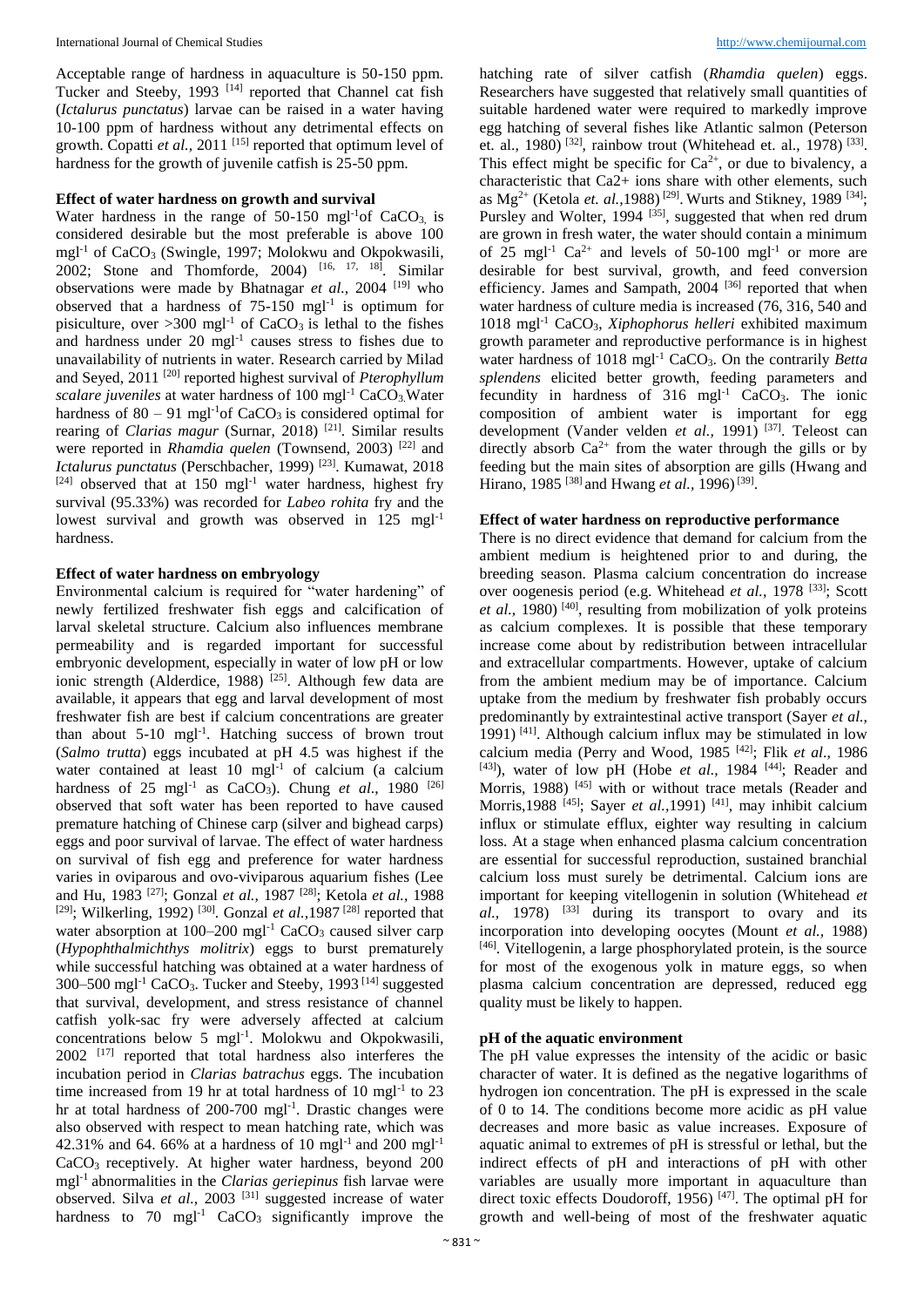animals is in the range of 6.5 to 9.0 (Zaniboni-Filho *et al.,* 2002) [48] . Number of studies have illustrated the importance of water pH on early life stages, mortality and disease resistance of a fish and its influences on growth and reproduction, detrimental pH of rearing media may lead to mass mortality in fish culture (Doudoroff 1956<sup>[47]</sup>; Kwain 1975 [49] ; Jezierska and Witeska 1995 [50] ; Zaniboni-Filho *et al.,* 2002 [48] ; Scott *et al.,* 2005 [51] ; Zaniboni-Filho *et al.,* 2009 [52]; Nchedo and Chijioke, 2012)<sup>[53]</sup>. The low inorganic solute content of water is typical of acid sensitive areas is characterized to have a low buffering capacity. When in equilibrium with atmospheric carbon dioxide they will generally have a pH value of approximately 5.6, if the concentration of humic substances is low and anthropogenic acid input is absent. In general terms, an acidified soft water system can be defined as having a pH lower than 5.6 (Haines, 1981) [54] . In lakes and larger rivers, the minimum pH value recorded is typically between 3.9 and 4.5. In terms of acidity, the threshold for survival of freshwater fishes will vary with species and life stages. However, fish species indigenous to soft, acid water will generally have thresholds of between pH 4.2 and pH 5.5 (Brown and Sadler, 1989) [55] . Njoku *et al.,*  2007 [56] revealed that hybrid cat fish (*Heterobranchus bidorsalis* x *Clarias gariepinus*) reared in pH of 7.0 and 7.5 shown significantly higher specific growth rate and feed conversion ratio than the 6.0 and 8.0 reared fishes. Iqbal *et al.,*  2012 [57] stated that increase in pH has positive effect on Nile tilapia (*O. niloticus*) growth which is not true in other fish species. pH range of 6 to 8 are generally preferred by fish species found in neotropical environment (Lopes *et al.,* 2001 [58] ; Townsend and Baldisserotto, 2001 [59] ; Baumgartner *et al.,* 2008) [60] . Although there is a marked difference between different species and their life cycle (Lloyd & Jordan, 1964 <sup>[61]</sup>; Laurence & Howell, 1981<sup>[62]</sup>; Ferreira *et al.*, 2001<sup>[63]</sup>; Parra and Baldisserotto, 2007)<sup>[64]</sup>.

#### **Effect of water pH on growth and survival**

Various metabolic activities are control by water pH and when fish exposed to high acidic or high alkaline water, decrease in the ionic balance of gills is observed, which eventually resulted in last high mortality (Lloyd and Jordan, 1964<sup>[61]</sup>; Alabaster and Lloyd, 1980<sup>[65]</sup>; Freda and Mcdonald, 1988 [66] ; Mcgeer and Eddy, 1998) [67] . At pH below below 6.0 or above 9.0, their is an substantial decrease in growth performance of most of the fish species (Parra and Baldisserotto, 2007)<sup>[64]</sup>. Any change in pH, above or below the optimal level may hamper the physiological or metabolic functions of the fish like growth performance, reproductive behaviour and ecological distribution (Boyd, 1998<sup>[68]</sup>; Zweig et al., 1999)<sup>[69]</sup>. In fish, exposure to low pH has been shown to either have detrimental effect on growth or have no effect (Mount 1973 [70] ; Leivestad *et al*., 1976 [71] ; Menendez 1976  $[72]$ ; Jacobsen 1977)<sup>[73]</sup>. At acidic pH of 5.5, the reduced growth was reported in various fishes (Menendez, 1976<sup>[72]</sup>; Craig and Baksi, 1977 [74] , Ndubuisi *et al.,* 2015) [75] . The brook trout exposed to low pH showed anoxia which can be attributed to loss of sodium from the body, subsequently resulting to mortality (Packer and Dunson, 1972)<sup>[76]</sup>. The innate immune response is also influenced by low pH as phagocytic activity of channel catfish neutrophils was reduced at these condition (Ainsworth *et al.,* 1991) [77] . The best pH range for survival and growth of larvae of silver catfish is 8.0- 8.5 (Lopes *et al.,* 2001) [58] and at pH 5.5 or 9.0 juveniles growth is reduced as compared to pH 7.5 (Copatti *et al.,* 2005) [78] . Low pH condition hampers the homeostasis in

fishes as it disturbs acid-base balance, thereby an increase in  $H^+$  and NH<sub>4</sub><sup>+</sup> excretion in urine is noted (Wood, 2001<sup>[79]</sup>; Bolner and Baldisserotto, 2007) [80] . One of the suggested causes of fish death in very acidic water is failure to regulate their internal ion concentration associated with a reduction in ion uptake rates (Laurent *et al.,* 2000) [81] . The growth in fishes during Its early stages is influenced by temperature and water pH of the rearing medium (Nwosu and Holzlohner, 2000 [82] ; Morehead and Hart, 2003 [83] ; Zaniboni-Filho *et al.,* 2002)<sup>[48]</sup>. Studies of Nchedo and Chijioke, 20125<sup>[53]</sup> indicated that the optimum pH range for normal hatching and larval survival of *Clarias gariepinus* was pH 7.5-8.5. Studies carried out in *Cyprinus carpio* by Sapkale *et al.,* 2013 [84] reported that highest growth performance and survival at pH 7.5.

### **Effect of water pH on embryology**

Unsuccessful fertilization of eggs along with increased mortality of fish embryo were observed at water pH lower than 4.0 for *Salmo salar* (Carrick, 1979 [85] ; Daye and Glebe, 1984 [86] ; Peterson *et al.,* 1980 [32] ), *Oncorhynchus nerka (*Parker and McKeown, 1987 [87] ; Zaniboni-Filho, 2000 [88] ), *Salvelinus fontinalis* (Swarts et al., 1978) [89] and *Cyprinus*  carpio (Korwin-Kossakonski, 1988)<sup>[90]</sup>. There is a profound decrease in the ability of the egg to resist deformations due to mechanical actions as low pH leads to disturbances in the osmotic activity of perivitelline colloids leading to reduced water uptake of eggs (Eddy and Talbot, 1983<sup>[91]</sup>; Westernhagen, 1988)<sup>[92]</sup>. Additionally low pH also deters the activation of enzyme chorianase, which is responsible for hatching of eggs in fishes (Kelley, 1946<sup>[93]</sup>; Westernhagen, 1988) [92] . Activities of hatching enzymes mainly depends on the fish species and pH of the water, highest chorianase activity is noted at a pH over 6.5 in rainbow trout eggs (Hagenmaier, 1974)  $[94]$ , between pH 7.5 and 8 in *Oncorhynchus keta* (Bell et al., 1969) [95] . pH of the incubating medium also influences the developmental stages of the embryo, delayed development was noted in *Clupea*  pallasii by Kelley, 1946<sup>[93]</sup> and correspondingly accelerated development was observed at slightly higher pH in *Danio*  rerio by Johansson et al., 1973<sup>[96]</sup>. According to Johansson and Kihlstrom (1975) <sup>[97]</sup> pH of the incubating water had a influence on the size of Northern pike (*Esox lucius*) eggs, those eggs incubated at lower pH (pH 4.2) larvae were smaller in size than those at neutral pH. Futhermore research conducted by Menendez,  $1976$ <sup>[72]</sup> states that lower pH of 5.0 lead to delayed absorption of the yolk sac in brook trout. Similar observation were also reported by Nelson, 1982<sup>[98].</sup> The perivitelline fluid tends to allow cations such as  $Na^+$ ,  $K^+$ ,  $Ca^{2+}$ , Mg<sup>2+</sup>, and H<sup>+</sup> to penetrate under normal conditions of external and internal pH, where these conditions are optimal in freshwater with neutral pH, and most detrimental in acidic media (Alderdice, 1988)<sup>[25]</sup>. Moreover, the development of embryos in acidic waters could result in a decrease of ion accumulation and according to Westernhagen  $(1988)$ <sup>[92]</sup> acidic incubating pH delayed all developmental stage in fish egg.

# **Effect of water pH on reproductive performance**

Embryos of many aquatic taxa develop in direct contact with the external environment and are highly influenced by environmental stressors. pH is considered as an important stressor which mediate negative effects via the disruption of ion balance and thereby affect the reproductive success and viability of natural populations (Stumpp *et al.*, 2012<sup>[99]</sup>;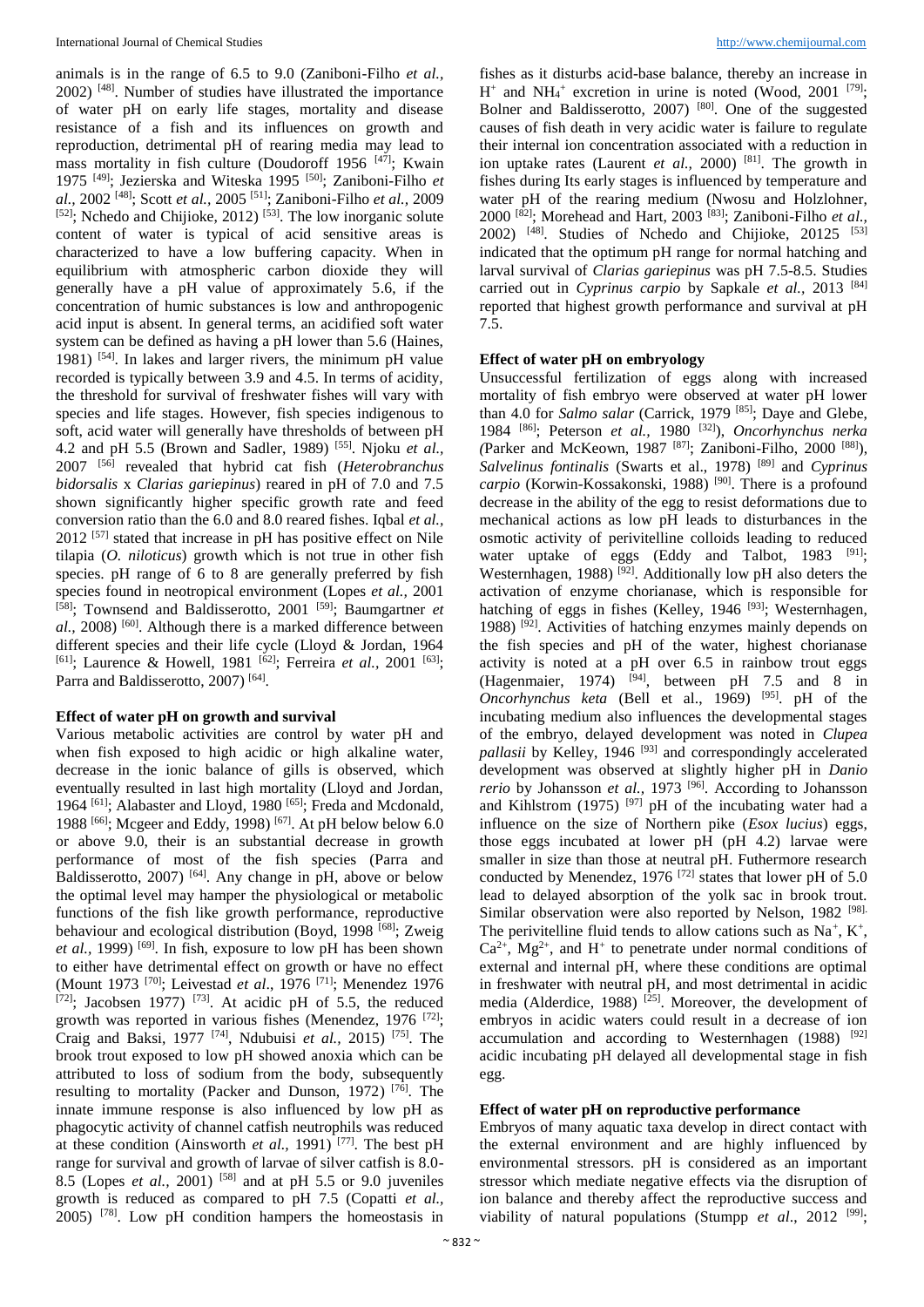Parker *et al.*, 2009)<sup>[100]</sup>. Sensitivity to extreme pH conditions varies according to fish species and age, with fish showing lower tolerance at the embryonic and larval stages (Lloyd and Jordan, 1964<sup> [61]</sup>). Impaired oogenesis and spawning failure have been reported in fish in acidified lakes, albeit with high heavy metal concentration (Almer, 1972<sup>[101]</sup>; Beamish *et al.*, 1975<sup>[102]</sup>; Frenette and Dodson, 1984)<sup>[103]</sup>. Some species have reported to cease spawning at pH levels higher than those at which major fish kills have occurred (Beamish, 1976 <sup>[104]</sup>; Vuorinen *et al.*, 1992)<sup>[105]</sup>. Reproduction may fail owing to an inability to produce and/or release egg or sperm if viable gamete release is achieved leading to unsuccessful fertilization. Reproduction potential can be estimated by measuring the size of gonad prior to spawning. A crude indication of gonadal maturation in fish is given by the gonadosomatic index (GSI), which in essence represents the ratio of gonad to body weight. GSI measurements of female perch (*Perca fluviatilis*) taken over a full season were significantly lower in fish from an acid lake (pH 5.1-5.2) than in those from a circumneutral lake (pH 6.6) (Valtonen and Laitinen, 1988<sup>[106]</sup>). This effect cannot be attributed to low pH alone, however, as there was considerable difference between the waterborne calcium concentration (53 and 106  $\mu$ mol 1<sup>-1</sup> respectively). Conversely Vuorinen *et al.*, 1992<sup>[105]</sup> reported GSI values for male perch to be higher in acidified lakes (pH 4.3-4.8) than in circumneutral lakes (5.9-6.4) with only slight differences in water calcium concentration (10-40 and 60-70 µmol -1 respectively). The drawback of GSI as an indicator of reproduction potential is that it gives no direct information about gamete numbers or condition. Furthermore, oocyte atresia has also been noted in brook trout (*Salvelinus fontanalis*, Salmonidae) exposed to pH 4.5, and also in relatively hard water pH 9.5 (Tam and Payson, 1986  $[107]$ ; Tam *et al.*, 1990)<sup>[113]</sup>. In a separate study on brook trout, female subjected to an artificial acid, soft-water medium with aluminium (pH 5.0; [Ca] 12.5  $\mu$ mol 1<sup>-1</sup>; [Al]<sub>total</sub> 8.0  $\mu$ mol 1<sup>-1</sup>) had higher GSI value after spawning than other animals which had been maintained in less deleterious treatment (Mount *et al.*, 1988)<sup>[46]</sup>. The GSI was high because mature oocytes were still embedded in the ovary even after manual spawning, although with no evidence of inhibited oocyte growth or atresia. Because manual stripping was used, the unreleased oocytes may indicate delayed maturation in the acidic stressed fish. Oocytes in brook trout subjected to pH 4.2-4.8 in hard water developed at a similar rate to fish kept at circumneutral pH (Tam and Payson, 1986)  $[107]$ . However, ovulation was delayed in the acid water group. Delayed time to spawning was recorded for flagfish (*Jordanella floridae,* Cyprinodontidae; a species not found in acidic water) subjected to acid and heavy metal mixture, although egg production was unaffected (Hutchinson and Sprague, 1986) [108]. Delayed, but not inhibited, spawning of perch (Vuorinen *et al.,* 1992) [105] and ovulation in whitefish (*Coregonus wartmanni*, Salmonidae;Vuorinen *et al.* 1990) [109] was delayed in acid lakes. Although it has not been investigated experimentally, it is possible that delayed gonad maturation or gamete release may be an adaptation to unfavourable water conditions, although equally, it could be a pathological effect. The effect of water bourne calcium concentration on reproductive potential have been little studied under conditions relevant to acid waters. Wiener *et al.*, 1985 <sup>[110]</sup> found serum calcium concentrations in female white sucker (*Catostomus commersoni,* Catostomidae) to be 19% lower in fish from lake pH ranging from 5.60 to 6.35 than in specimens from circumneutral lakes (pH 6.75-7.78) Harvey,

1980<sup>[111]</sup>. Exposure to low pH has been shown to inhibit oocyte yolking and development in flag fish and brook trout (Ruby *et al.*, 1978 <sup>[112]</sup>; Frenette and Dobson, 1984 <sup>[103]</sup>). Brook trout exposed to pH 4.97 and 8.0  $\mu$ mole  $1^{-1}$  total aluminum in low calcium water  $(12.5 \text{ \mu} \text{mole } 1^1)$  had reduced plasma calcium and vitellogenin concentrations, and low estradiol value (Mount *et al.*, 1988<sup>[46]</sup>). Oestradiol is synthesized in and released from the ovary, and circulates to the liver where it stimulates the synthesis of vitellogenin. Tam *et al.*, 1990<sup>[113]</sup> found no consistent effect of low pH (pH 4.5) on vitellogenin and estradiol levels in maturing brook trout and suggest that it is the poor physiological condition associated with acid stress which is responsible for reduced oocyte production. Egg production is related to impaired growth in female brook trout, is also corroborated by Tam and Payson, 1986<sup>[107]</sup> and Mount *et al.*, 1988<sup>[46]</sup>, using relevant water conditions and analysis. Few studies have considered the effects of acidic conditions on spermatogenesis. Both Ruby *et al.,* 1978 [112] studying flag fish and Wiener, *et al.,* 1985 [114] who examined rainbow trout (*Onchohynchus mykiss*, Salmonidae) reported adverse effects on production and quality of sperm. It has become generally accepted that oogenesis is more sensitive to low pH than spermatogenesis. This assumption, however, appears to have arisen from the study of Ruby *et al.*, 1978<sup>[112]</sup> alone and remains untested for species indigenous to acid waters. The quality and release of gametes may be irrelevant if successful fertilization is not possible in acidic condition. At the time of fertilization, mature fish egg is physiologically quiescent and in the stage of development was arrested. Resumption of development may be triggered by changes in pH and/or calcium levels in the egg cytoplasm (Hart, 1980)<sup>[115]</sup>. However the quality of the spawning environment affects the eggs or spermatozoan quality, or their ability to fuse, has not been subject of direct study in relation to freshwater acidification. Brown (1982) [116] , however found no effect of fertilizing eggs of brown trout in low pH or calcium solutions. This conflits with the report of Carrick (1979)<sup>[85]</sup> and Parker and McKeown., 1987 [87] who found that acid fertilization of salmonid eggs reduced subsequent embro-larval survival. But in all of these studies, eggs were obtained from species not originating from acidic water. Indigenous adults, given the opportunity, avoid water of low pH when selecting spawning sites (Johnson and Webster, 1977)<sup>[117]</sup> suggesting that higher pH levels may be beneficial for successful fertilization.

#### **Conclusion**

It is evident from this brief discussion that the both pH as well as hardness plays an important role on the physiological as well as reproductive behaviour of the fish. Therefore much augmented research should be carried out in this field to have an proper understanding of these abiotic water quality parameters.

#### **References**

- 1. Arulampalam P, Yusoff FM, Law AT, Rao PSS. Water quality and bacterial populations in a tropical marine cage culture farm. Aquaculture Research. 1998; 29:617- 624.
- 2. Johnson B. Developing a successful aquaculture enterprise in the North Central Region. In Combined North Central and Ninth Annual Minnesota Aquaculture Conference and Tradeshow, Radisson South, 1995, 1-9.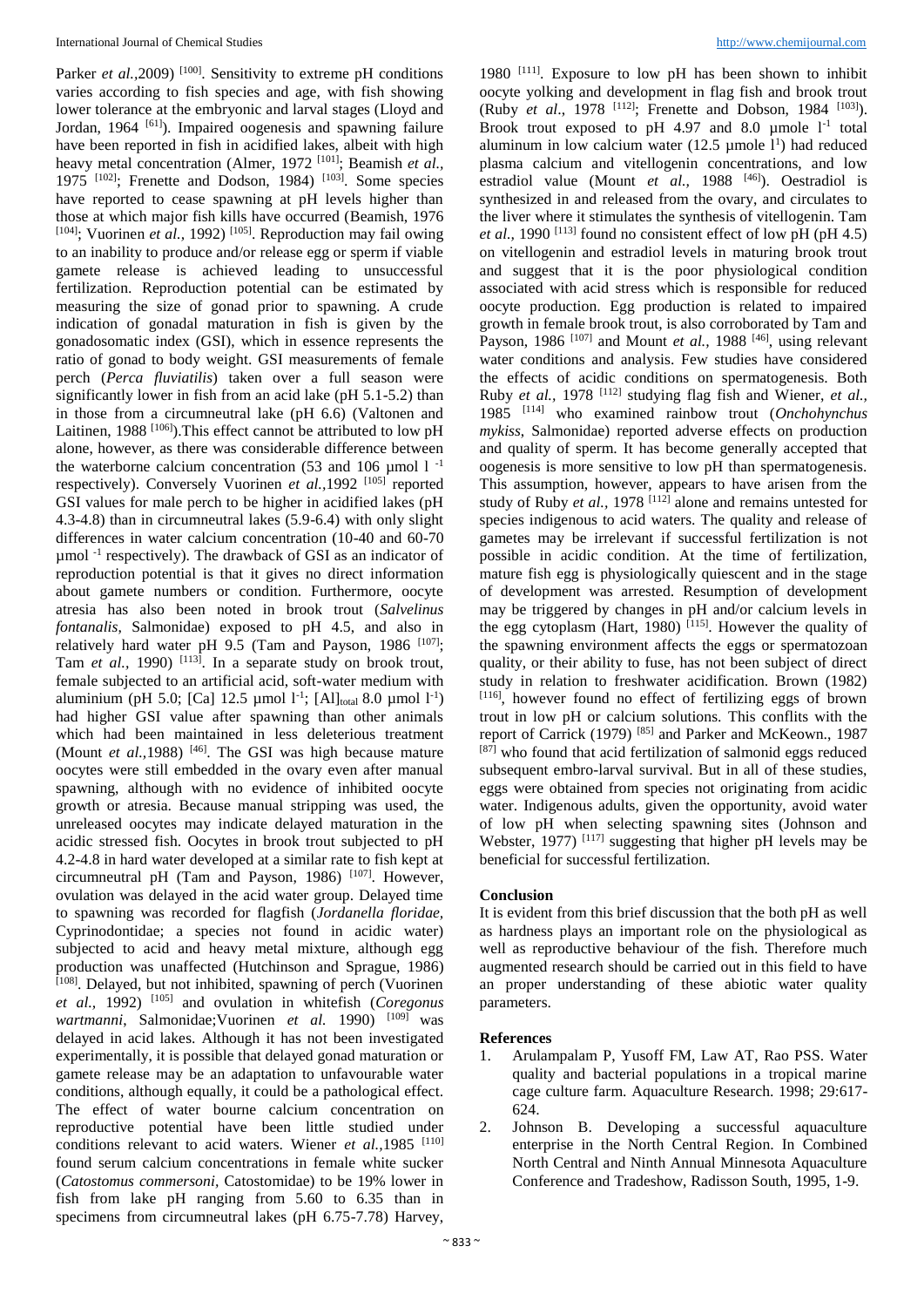- 3. Joseph KB, Soderberg RW, Terlizzi DE. An introduction to water chemistry in freshwater aquaculture. NRAC, Fact Sheet, 1993, 170.
- 4. Bolorunduro PI, Abdullah AY. Water quality management in fish culture, National Agricultural Extension and Research Liaison Services, Zaria, Extension Bulletin, 1996, 98.
- 5. Boeuf G, Boujard D, Ruyet JPL. Control of the somatic growth in turbot. Journal of Fish Biology. 1999; 55:128- 147.
- 6. Makori AJ, Abuom PO, Kapiyo R, Anyona DN, Dida GO. Effects of water physico-chemical parameters on tilapia (Oreochromis niloticus) growth in earthen ponds in Teso North Sub-County, Busia County. Fisheries and aquatic sciences. 2017; 20(1):30.
- 7. Boeuf G, Payan P. How should salinity influence fish growth? Comparative Biochemistry and Physiology Part C: Toxicology & Pharmacology. 2001; 130:411-423.
- 8. Menni RC, Gomez SE, Armengol FL. Subtle relationships: freshwater fishes and water chemistry in southern South America. Hydrobiology. 1996; 328:173- 197.
- 9. Mazerolle MJ, Desrochers A. Landscape resistance to frog movements. Canadian Journal of Zoology. 2005; 83:455-464.
- 10. Lacoul P, Freedman B. Relationships between aquatic plants and environmental factors along a steep Himalayan altitudinal gradient*.* Aquatic Botany. 2006; 84:3-16.
- 11. Boyd CE. Water quality in warmwater fish ponds (No. 639.3 B6923w Ej. 1 009523). Auburn University, 1979,
- 12. Spade S, Bristow B. Effects of increasing water hardness on egg diameter and hatch rates of striped bass eggs. North American Journal of Aquaculture. 1999; 61:263- 265.
- 13. Whitaker M. Calcium at fertilization and in early development. Physiological reviews. 2006; 86:25-88.
- 14. Tucker CS, Steeby JA. A practical calcium hardness criterion for channel catfish hatchery water supplies. Journal of the World Aquaculture Society. 1993; 24:396-401.
- 15. Copatti CE, Garcia LDO, Kochhann D, Cunha MA, Baldisserotto B. Dietary salt and water pH effects on growth and Na<sup>+</sup> fluxes of silver catfish juveniles. Acta Scientiarum. Animal Sciences. 2011; 33:261-266.
- 16. Swingle HS. Standardization of chemical analysis of water and ponds muds. FAO, fisheries review. 1997; 44:342-397.
- 17. Molokwu CN, Okpokwasili GC. Effect of water hardness on egg hatchability and larval viability of Clarias gariepinus. Aquaculture International. 2002; 10:57-64.
- 18. Stone NM, Thomforde HK. Understanding your fish pond water analysis report. Cooperative Extension Program, University of Arkansas at Pine Bluff, US Department of Agriculture and county governments cooperating, 2004, 1-4.
- 19. Bhatnagar A, Jana SN, Garg SK, Patra BC, Singh G, Barman UK. Water quality management in aquaculture. Course Manual of summer school on development of sustainable aquaculture technology in fresh and saline waters, CCS Haryana Agricultural, Hisar (India), 2004, 203- 210.
- 20. Milad K, Mohammed S, Seyed AH. Effects of Water hardness on egg hatchability and larval viability of

angelfish (Pterophyllum scalare). Int J Res Fish Aquac. 2011; 1:6-10.

- 21. Surnar SR, Ojha ML, Saini VP, Chanu TI, Sharma A. Effect of water depth with respect to survival of *Clarias magur* (Hamilton, 1822) larvae in two tier larval rearing system. Journal of Entomology and Zoology Studies. 2018; 6:2192-2197.
- 22. Townsend CR, Silva LVF, Baldisserotto B. Growth and Survival of *Rhamdia quelen* (Siluriformes, pimelodidae). Larvae Exposed to Different Levels of Water Hardness. Aquaculture. 2003; 215:103-108.
- 23. Perschbacher PW, Wurts WA. Effects of calcium and magnesium hardness on acute copper toxicity to juvenile channel catfish, Ictalurus punctatus. Aquaculture. 1999; 172:275-280.
- 24. Kumawat R, Ojha ML, Saini VP, Sharma SK. Effect of water hardness on survival and growth of *Labeo rohita* (Hamilton) fry. Journal of Entomology and Zoology Studies. 2018; 6:2337-2341.
- 25. Alderdice DF. Osmotic and ionic regulation in teleost eggs and larvae. In: Hoar, W. S. & D. J. Randall (Eds.). Fish Physiology. Boston, Academic Press. 1988; 11:407- 466.
- 26. Chung L, Lee YK, Chang ST, Liu CC, Chen FC. The biology and artificial propagation of farm fishes. IDRC Manuscript Rep. 1980; 15:100-101.
- 27. Lee CS, Hu F. Influences of  $Ca^{2+}$  and  $Mg^{2+}$  ions on the egg survival of grey mullet, Mugil cephalus. J Fish. Biol. 1983; 22:13-20.
- 28. Gonzal AC, Analar EV, Pavico JMF. The effects of water hardness on the hatching and viability of silver carp (*Hypophthalmichthys molitrix*) eggs. Aquaculture. 1987; 64:111-188.
- 29. Ketola HG, Longacre D, Grenlich A, Phetterplace L, Lashornb R. High calcium concentration in water increases mortality in salmon and trout eggs. Prog. Fish. cult. 1988; 50:129-135.
- 30. Wilkerling K. Platies for everyone. *Trop. Fish Hobby*, 1992; 41:8-21.
- 31. Silva LVF, Golombieski JI, Baldisserotto B. Incubation of Silver Catfish, *Rhamdia quelen* (pimelodidae), Eggs at Different Calcium and Magnesium Concentrations. Aquaculture. 2003.228: 279-287.
- 32. Peterson RH, Daye PG, Metcalfe JL. Inhibition of Atlantic salmon (*Salmo salar*) hatching at low pH. Canadian. Journal of Fisheries and Aquatic Sciences. 1980; 37:770-774.
- 33. Whitehead C, Bromage NR, Forster JRM. Seasonal changes in reproductive function of the rainbow trout (*Salmo gairdneri*)*.* J Fish Biol. 1978; 12:601-608.
- 34. Wurts WA, Stickney RR. Responses of red drum (*Sciaenops ocellatus*) to calcium and magnesium concentration in fresh and salt water. Aquaculture. 1989; 76:21-35.
- 35. Pursley MG, Wolters WR. Effects of water hardness and chloride on survival, growth, and feed conversion of juveniles red drum (*Sciaenops ocellatus*), Journal of the World Aquaculture Society. 1994; 28:87-96.
- 36. James R, Sampath K. Effect of water hardness on growth and reproductive potential in *Xiphophorus helleri* and Betta splendens. J Aqua. Trop. 2004; 19:255- 266.
- 37. Vander Velden JA, Spanings FAT, Flik G, Wendelaar Bonga SE. Early life stages of carp (*Cyprinus carpio* L.)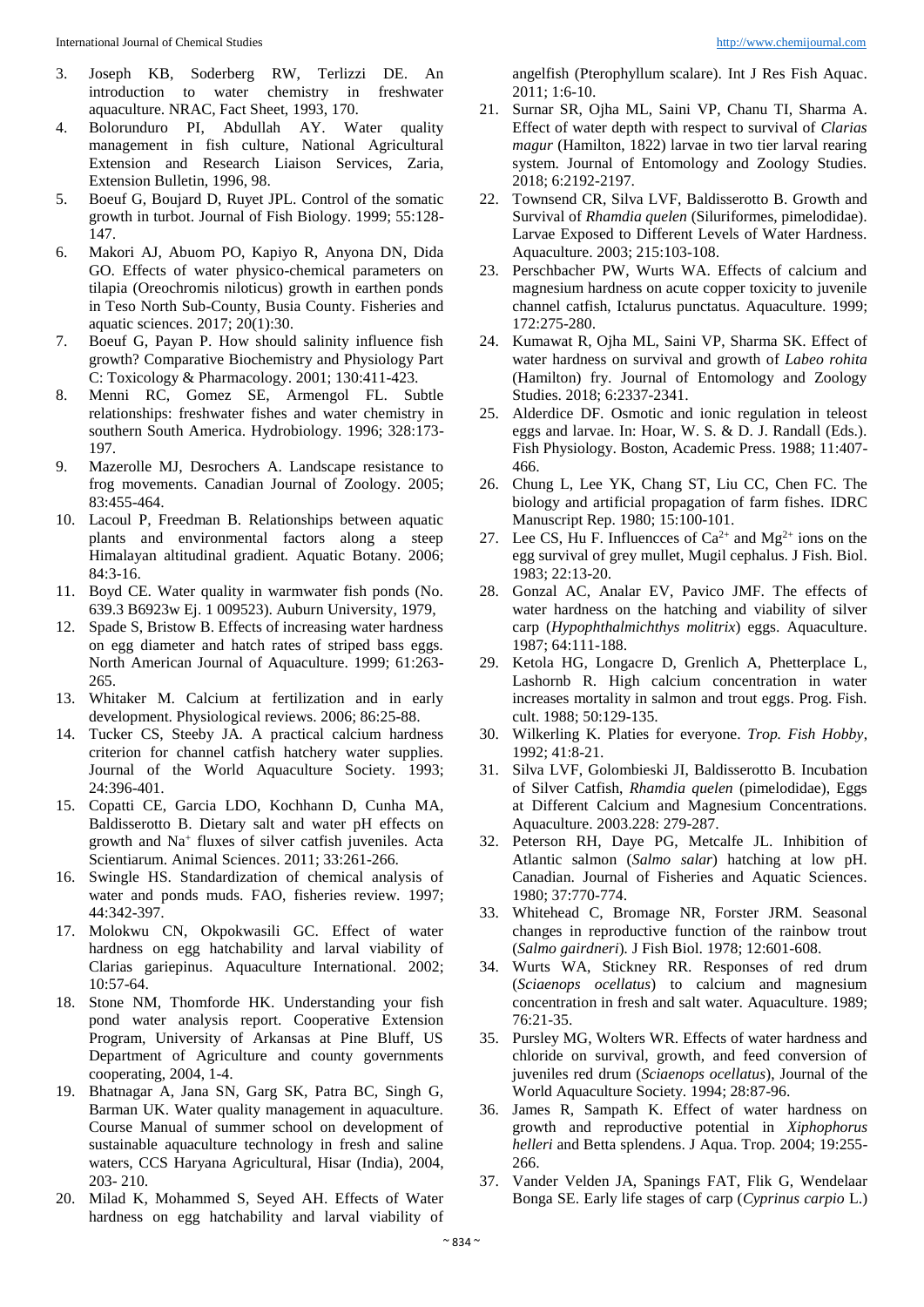depend on ambient magnesium for their development. J Exp. Biol. 1991; 158:431-438.

- 38. Hwang PP, Hirano R. Effect of environmental salinity on intracellular organization and junctional structure of chloride cells in early stages of teleosts development. Journal of Experimental Zoology*.* 1985; 236:115-126.
- 39. Hwang PP, Tung YC, Chang MH. Effect of environmental calcium level on calcium uptake in tilapia larvae (*Oreochromis mossambicus*). Fish Physiology and Biochemistry. 1996; 15:363-370.
- 40. Scott AP, Bye VJ, Baynes SM, Springate JRC. Seasonal variations in plasma concentrations of 11‐ketotestosterone and testosterone in male rainbow trout, *Salmo gairdnerii* Richardson. Journal of Fish Biology. 1980; 17:495-505.
- 41. Sayer MD, Reader JJP, Morris R. Effect of six trace metals on calcium fluxes in brown trout (*Salmo trutta* L.) in soft water. J Comp Physiol. 1991; 166:537-542.
- 42. Perry SF, Wood CW. Kinetics of branchial calcium uptake in the rainbow trout: effects of acclimation to various external calcium levels. J Exp Biol. 1985; 116:411-433.
- 43. Flik G, Fenwic JC, Kolar Z, Mayer-Gostan N, Wendelaar Bonga SE. Effect of low ambient calcium on whole body  $Ca^{2+}$  flux rates and internal calcium pools in the freshwater cichlid teleost, Oreochromis mossambicus. J Exp Biol. 1986; 120:249-264.
- 44. Hobe H, Wood CM, Mcmahon BR. Mechanisms of acid-base and ionregulation in white suckers (*Catostomus commersoni*) in natural soft water in Acute exposure to low ambient pH. J comp. Physiol*.* 1984; 154:35-46.
- 45. Reader JP, Morris R. Effects of aluminium and pH on calcium fluxes, and effects of cadmium and manganese on calcium and sodium fluxes in brown trout (*Salmo trutta* L.). Comparative Biochemistry and Physiology Part C: Comparative Pharmacology. 1988; 91:449-457.
- 46. Mount DR, Ingersoll CG, Gulley DD, Fernandez JD, LaPoint TW, Bergman HL. Effect of long-term exposure to acid, aluminium, and low calcium on adult brook trout (*Salvelinus fontinalis*). 1. Survival, growth, fecundity, and progeny survival. Can. J Fish. Aquat. Sci, 1988, 1623-1632.
- 47. Doudoroff P. Some experiments on the toxicity of complex cyanides to fish. Sewage and Industrial Wastes. 1956; 28:1020-1040.
- 48. Zaniboni-Filho E, Meurer S, Golombieski JI, Silva LV, Baldisserotto B. Survival of *Prochilodus lineatus* (Valenciennes) fingerlings exposed to acute pH changes. Acta Scientiarum. 2002; 24:917-920.
- 49. Kwain WH. Effects of temperature on development and survival of rainbow trout, *Salmo gairdneri*, in acid waters. Journal of the Fisheries Board of Canada. 1975; 32:493-497.
- 50. Jezierska B, Witeska M. Influence of pH on embryonic development of common carp (*Cyprinus carpio* L.). Archives of Polish Fisheries. 1995; 3:85-94.
- 51. Scott DM, Lucas MC, Wilson RW. The effect of high pH on ion balance, nitrogen excretion and behaviour in freshwater fish from an eutrophic lake: a laboratory and field study. Aquatic Toxicology. 2005; 73:31-43.
- 52. Zaniboni-Filho E, Nuñer APO, Reynalte-Tataje DA, Serafini RL. Water pH and Prochilodus lineatus larvae survival. Fish physiology and biochemistry. 2009; 35:151-155.
- 53. Nchedo AC, Chijioke OG. Effect of pH on hatching success and larval survival of African catfish (*Clarias gariepinus*). Nature and Science. 2012; 10:47-52.
- 54. Haines TA. Acidic precipitation and its consequences for aquatic ecosystems: a review. Transactions of the American Fisheries Society. 1981; 110:669-707.
- 55. Brown DJA. Influence of calcium on the survival of eggs and fry of brown trout (*Salmo trutta)* at pH 4.5. Bulletin of environmental contamination and toxicology. 1982; 28:664-668.
- 56. Njoku IVOKE, Obialo MB, Ogochukwu OKEKE. Effect of pH on the Growth Performance of *Heterobranchus bidorsalis* (♂) x *Clarias gariepinus* (♀) Hybrid Juveniles. Animal Research International. 2007; 4:639- 642.
- 57. Iqbal KJ, Qureshi NA, Ashraf M, Rehman MHU, Khan N, Javid A. Effect of different salinity levels on growth and survival of Nile tilapia (*Oreochromis niloticus*). The Journal of Animal and Plant Sciences. 2012; 22:919- 922.
- 58. Lopes JM, Silva LVF, Baldisserotto B. Survival and growth of silver catfish larvae exposed to different water pH. Aquaculture International. 2001; 9:73-80.
- 59. Townsend CR, Baldisserotto B. Survival of silver catfish fingerlings exposed to acute changes of water pH and hardness. Aquaculture International. 2001; 9:413-419.
- 60. Baumgartner G, Nakatani K, Gomes LC, Bialetzki A, Sanches PV, Makrakis MC. Fish larvae from the upper Paraná River: do abiotic factors affect larval density. Neotropical Ichthyology. 2008; 6:551-558.
- 61. Lloyd R, Jordan DH. Some factors affecting the resistance of rainbow trout (*Salmo gairdneri* Richardson) to acid waters. International Journal of Air and Water Pollution. 1964; 8:393-403.
- 62. Laurence GC, Howell WH. Embryology and influence of temperature and salinity on early development and survival of yellowtail flounder Limanda ferruginea. Marine Ecology Progress Series, 1981, 11-18.
- 63. Ferreira AA, Nuner ADO, Esquivel JR. Influência do pH sobre ovos e larvas de jundiá, *Rhamdia quelen* (Osteichthyes, Siluriformes). Acta Scientiarum. 2001; 23:477-481.
- 64. Parra JEG, Baldisserotto B. Effect of water pH and hardness on survival and growth of freshwater teleosts. Fish osmoregulation, 2007, 43-48.
- 65. Alabaster JS, Lloyd R. Water quality criteria for freshwater fish. Buttersworth. Inc. Boston, Massachusetts, 1980.
- 66. Freda J, McDonald DG. Physiological correlates of interspecific variation in acid tolerance in fish. Journal of Experimental Biology. 1988; 136:243-258.
- 67. McGeer JC, Eddy FB. Ionic regulation and nitrogenous excretion in rainbow trout exposed to buffered and unbuffered freshwater of pH 10.5. Physiological zoology. 1998; 71:179-190.
- 68. Boyd CE. Water quality management for pond fish culture: research and development. International Center for Aquaculture and Aquatic Environments. 1998; 43:1- 37.
- 69. Zweig RD, Morton JD, Stewart MM. Source water quality for aquaculture: a guide for assessment. The World Bank, 1999.
- 70. Mount DI. Chronic effect of low pH on fathead minnow survival, growth and reproduction. Water Research. 1973; 7:987-993.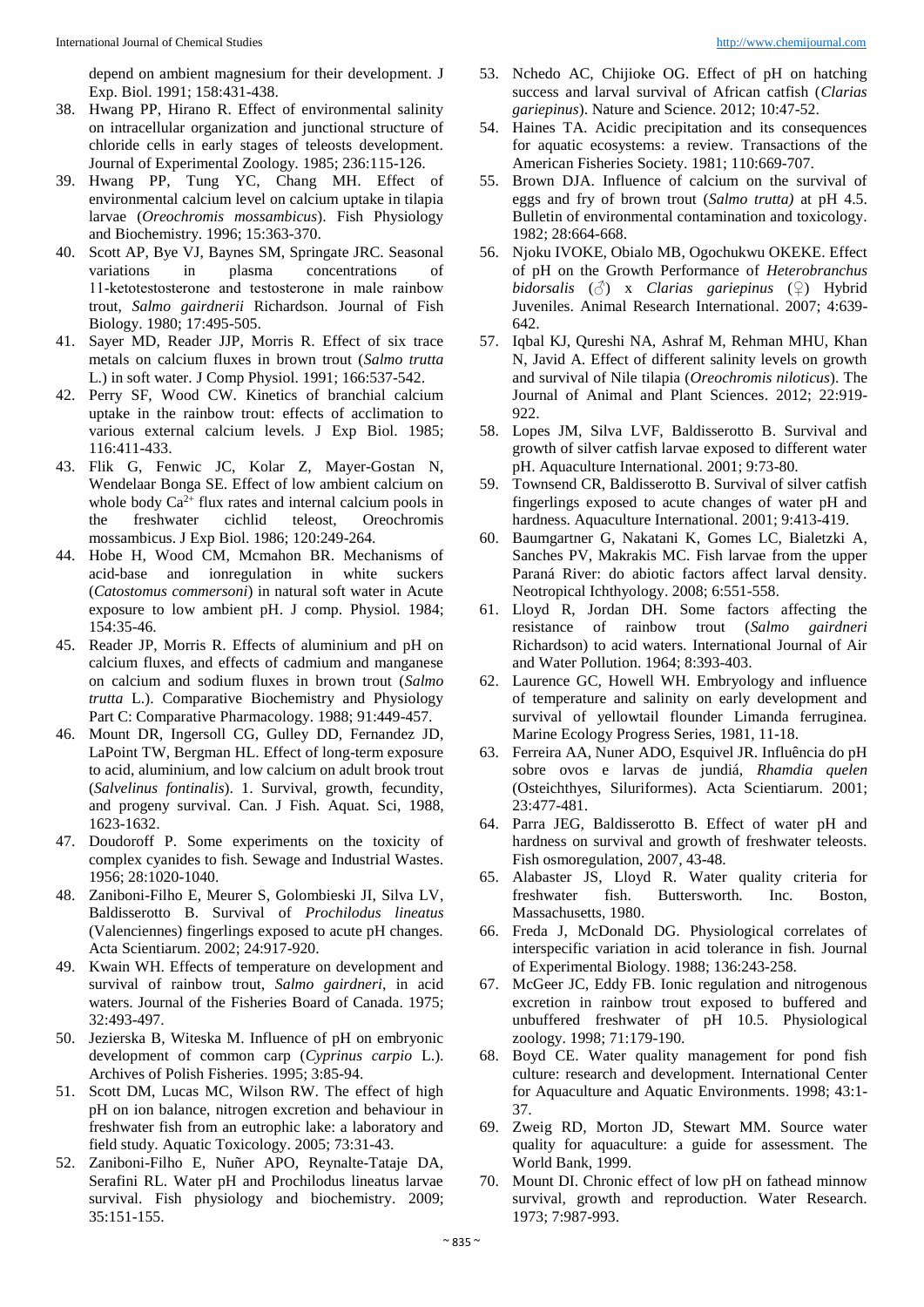- 71. Leivestad H, Hendrey G, Muniz IP, Snekvik E. Effects of acid precipitation on freshwater organisms. Impact of acid precipitation on forest and freshwater ecosystems in Norway, 1976, 87-111.
- 72. Menendez R. Chorionic effects of reduced pH on brook trout. Journal of the Fisheries Research Board of Canada. 1976; 33:118-123.
- 73. Jacobsen OJ. Does low environmental pH influence hepatic growth in fish?. Bulletin of environmental contamination and toxicology. 1977; 17:667-669.
- 74. Craig GR, Baksi WF. The effects of depressed pH on flagfish reproduction, growth and survival. Water Research. 1977; 11:621-626.
- 75. Ndubuisi CU, Chimezie JA, Chinedu CU, Chikwem CI, Alexander U. Effect of pH on the growth performance and survival rate of Clarias gariepinus fry. International Journal of Research in Biosciences. 2015; 4:14-20.
- 76. Packer RK, Dunson WA. Anoxia and sodium loss associated with the death of brook trout at low pH. Comparative biochemistry and physiology. A. Comparative physiology. 1972; 41:17-26.
- 77. Ainsworth AJ, Dexiang C, Waterstrat PR, Greenway T. Effect of pH on the immune system of channel catfish (*Ictalurus punctatus*). I. Leucocyte distribution and phagocyte function in the anterior kidney at 10 °C. Comp. Biochem. Physiol. 1991; 100(A):907-912.
- 78. Copatti CE, Coldebella IJ, Radünz Neto J, Garcia LO, Da Rocha MC, Baldisserotto B. Effect of dietary calcium on growth and survival of silver catfish fingerlings, *Rhamdia quelen* (Heptapteridae), exposed to different water pH. Aquaculture Nutrition. 2005; 11:345-350.
- 79. Wood CM. Target organ toxicity in marine and freshwater teleosts. New Perspectives: Toxicology and the Environment. 2001; 1:1-89.
- 80. Bolner KCS, Baldisserotto B. Water pH and urinary excretion in silver catfish Rhamdia quelen. Journal of Fish Biology. 2007; 70:50-64.
- 81. Laurent P, Wilkie MP, Chevalier C, Wood CM. The effect of highly alkaline water (pH 9.5) on the morphology and morphometry of chloride cells and pavement cells in the gills of the freshwater rainbow trout: relationship to ionic transport and ammonia excretion. Canadian journal of zoology. 2000; 78:307- 319.
- 82. Nwosu BF, Holzlöhner S. Influence of temperature on egg hatching, growth and survival of larvae of Heterobranchus longifilis Val. 1840 (Teleostei: Clariidae). Journal of Applied Ichthyology. 2000; 16:20-  $23.$
- 83. Morehead DT, Hart PR. Effect of temperature on hatching success and size of striped trumpeter (*Latris lineata*) larvae. Aquaculture. 2003; 220:595-606.
- 84. Sapkale PH, Singh RK, Desai AS. Effect of different water temperatures and pH on the growth, specific growth rate and feed conversion efficiency of spawn to fry of common carp, Cyprinus carpio. International Journal of Environment and Waste Management. 2013; 12:112-120.
- 85. Carrick TR. The effect of acid water on the hatching of salmonid eggs. J Fish Biol*.* 1979; 14:165-172.
- 86. Daye PG, Glebe BD. Fertilization success and sperm motility of Atlantic salmon (*Salmo salar L*.) in acidified water. Aquaculture. 1984; 43:307-312.
- 87. Parker DB, McKeown BA. The effects of low pH on egg and alevin survival of kokanee and sockeye salmon, Oncorhynchus nerka. Comp Biochem Physiol C. 1987; 87:259-268.
- 88. Zaniboni-Filho E. Larvicultura de Peixes de Água Doce. Informe Agropecuario. 2000; 21:69-77.
- 89. Swarts FA, Dunson WA, Wright JE. Genetic and environmental factors involved in increased resistance of brook trout to sulfuric acid solutions and mine acid polluted waters. Transactions of the American Fisheries Society. 1978.107:651-677
- 90. Korwin-Kossakonski M. Larval development of carp, *Cyprinus carpio* L. in acid water. Journal of Fish Biology. 1988; 32:17-26.
- 91. Eddy FB, Talbot C. Formation of the perivitelline fluid in Atlantic salmon eggs (*Salmo salar*) in fresh water and in solutions of metal ions. Comparative Biochemistry and Physiology, Part C. 1983; 75:1-4.
- 92. Westernhagen HV. Effects of pollutants on fish eggs and larvae. In: Hoar, W. S. & D. J Randall (Eds.). Fish Physiology. Boston, Academic Press.1988; 11A:407-466
- 93. Kelley AM. Effect of abnormal carbon dioxide tension on development of herring eggs. Journal of the Fisheries Research Board of Canada. 1946; 6:435-440.
- 94. Hagenmaier HE. The hatching process in fish embryos IV. The enzymological properties of a highly purified enzyme (chorionase from the hatching fluid of the rainbow trout. *Salmo gairdneri* Rich.). Comparative Biochemistry and Physiology. 1974; 49:313-324.
- 95. Bell GR, Hoskins GE, Bagshaw JW. On the structure and enzymatic degradation of the external membrane of the salmon egg. Canadian Journal of Zoology. 1969; 47:146-148.
- 96. Johansson N, Kihlstrom JE, Wahlberg A. Low pH values shown to affect developing fish eggs (*Brachydanio rerio* Ham-Buch.). Ambio. 1973; 2:42-43.
- 97. Johansson N, Kihlstrom JE. Pikes (*Esox lucius* L.) shown to be affected by low pH values during first weeks after hatching. Environmental Research. 1975; 9:12-17.
- 98. Nelson JA. Physiological observations on developing rainbow trout, *Salmo gairdneri* (Richardson), exposed to low pH and varied calcium ion. Journal of Fish Biology. 1982; 20:359-372.
- 99. Stumpp M, Hu MY, Melzner F, Gutowska MA, Dorey N, Himmerkus N. Acidified seawater impacts sea urchin larvae pH regulatory systems relevant for calcification. Proceedings of the National Academy of Sciences of the USA. 2012; 189:18192-18197.
- 100. Parker LM, Ross PM, O'Conno WA. The effect of ocean acidification and temperature on the fertilization and embryonic development of the Sydney rock oyster *Saccostrea glomerata* (Gould 1850). Global Change Biol. 2009; 15:2123-2136.
- 101. Almer B. Forsurningens inverkan pa fiskbestand i vastkust-sj oar.Information fran Sotvattenslaboratoriet. Drottingholm. 1972; 12:1-47.
- 102. Beamish RJ, Lockhart WL, Van Loon JC, Harvey HH. Long-term acidification of a lake and resulting effects on fishes. Arnbio. 1975; 4:98-102.
- 103. Frenette JJ, Dodson JJ. Brook trout (*Salvelinus fontinalis*) population structure in acidified Lac Tantare, Quebec. Can. J Fish. Aquat. Sci. 1984; 41:865-877.